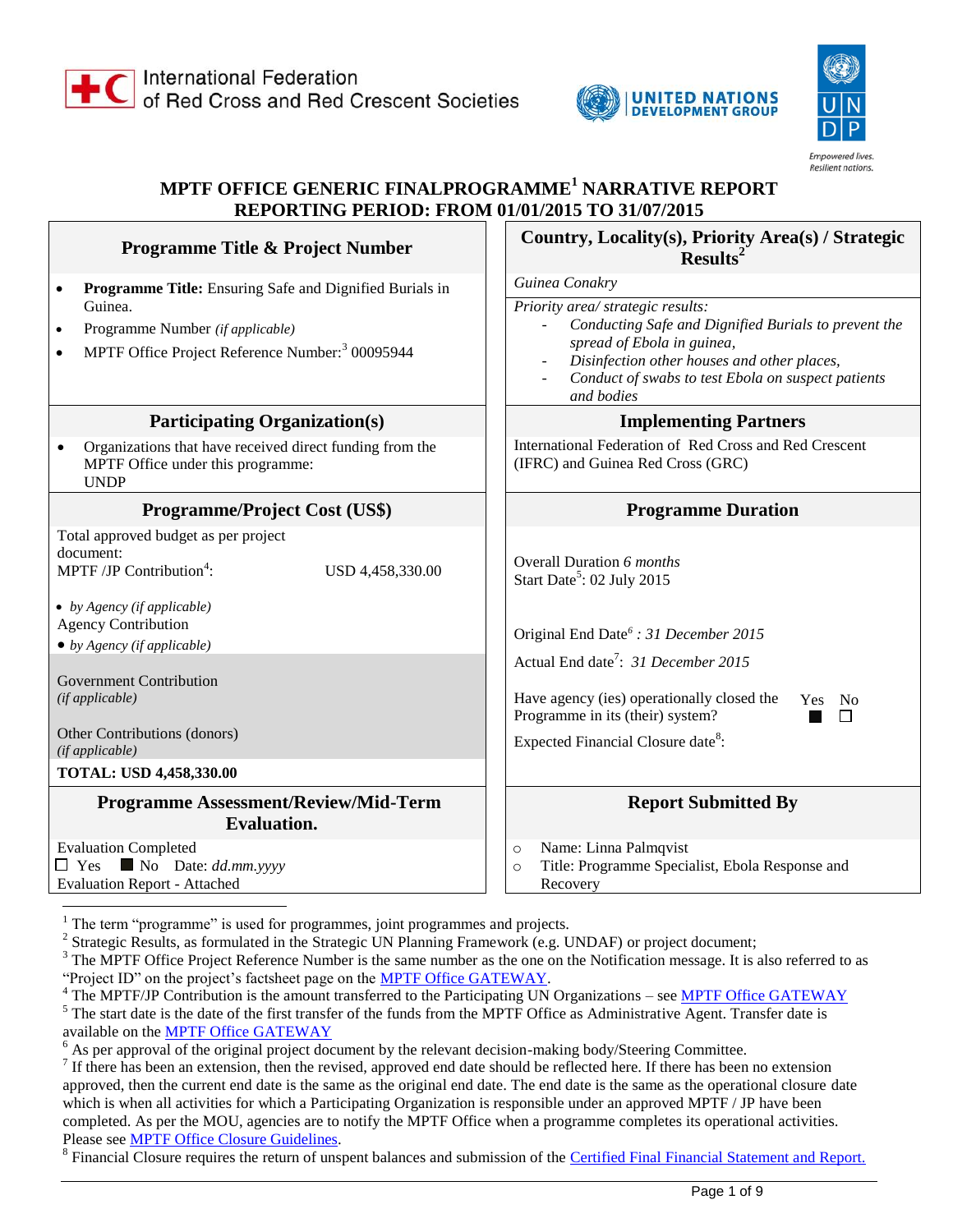- Yes No Date: *dd.mm.yyyy* o Participating Organization (Lead): UNDP
	- o Email address: linna.palmqvist@undp.org

#### **FINAL PROGRAMME REPORT FORMAT**

## **EXECUTIVE SUMMARY**

Developed thanks to a cooperation agreement between IFRC the UNDP, this project main goal was to ''contribute to the stopping of Ebola epidemics in Guinea by (1) Conducting the Safe and Dignified Burial activities in eight target prefectures of the lower guinea region namely Guinea Conakry, Boffa, Dubréka, Forécariah, Coyah, Kindia, Fria and Boké, and (2) support the federation's smooth Coordination mechanisms at the regional level.

To reach this objective, the IFRC office in Guinea in collaboration with Guinea Red Cross Society (GRCS), has engaged consistent resources both in terms of logistics, human resources and capacity building. Until December 2015 (the end of the reporting period), the IFRC and GRCS have engaged around 220 vehicles in the operation, 420 full-time national staff and 31 international staff and 12 operational bases run by 63  $SDB^9$ and sanitation teams. The teams were supported by psychosocial and community mobilization volunteers who operate under the coordination and supervise of field managers and international emergency health delegates.

During the reporting period 16,831 SDBs were conducted, 16,964 swabs taken and 12,613 houses and other facilities or public places disinfected. Whereas disinfection is linked to hygiene promotion in households where Ebola patients or bodies were found, the activity also aims at prevention of the virus spread amongst the community members, and swabs are taken to test the virus on suspect patients or bodies to ensure the case is Ebola negative or positive to take appropriate action. In addition to the above mentioned key achievements, the volunteers involved in SDB activities and hygiene promotion benefited several capacity building trainings as well as refresher trainings with regard to proper body management and hygiene promotion in the communities. A number of regional and international meetings and activities equally were achieved to support the implementation and coordination of the operation in Sierra Leone, Guinea and Liberia.

By the end this project, i.e.  $31<sup>st</sup>$  December 2015, the Government of Guinea has strengthened surveillance mechanisms in cross bordering areas with Liberia and Sierra Leone due to the latest case detected in Sierra Leone, (Mainly Forécariah) to prevent any resurgence in Guinea. It is reportedly said that the woman who washed the body of the Ebola victim person early January 2016 crossed the border to Guinea but no one knows so far her hide outs. Note that on the  $29<sup>th</sup>$  of December, the government officially announced the end of the Ebola crisis in Guinea. At the same occasion, a period of 90 days dedicated to heightened surveillance was declared in Guinea to counter any resurgence of the disease.

#### **I. Purpose**

 $\overline{a}$ 

The overall objective of this project was *to contribute to stopping the Ebola outbreak in Guinea*. To achieve this goal, the outcome had two Outputs:

- **Output 1:** To ensure adequate management of safe and dignified burials (SDB) increasing response capacities in hotspot areas including rehabilitation of infrastructures, training health staff, capitalizing lessons learned, sharing knowledge and focusing on National society capacity building.
- **Output 2:** Enhanced regional coordination mechanism through coordination and cross border meetings. This output was focusing at strengthening the regional capacities in coordination of the

<sup>&</sup>lt;sup>9</sup> Safe and Dignified Burials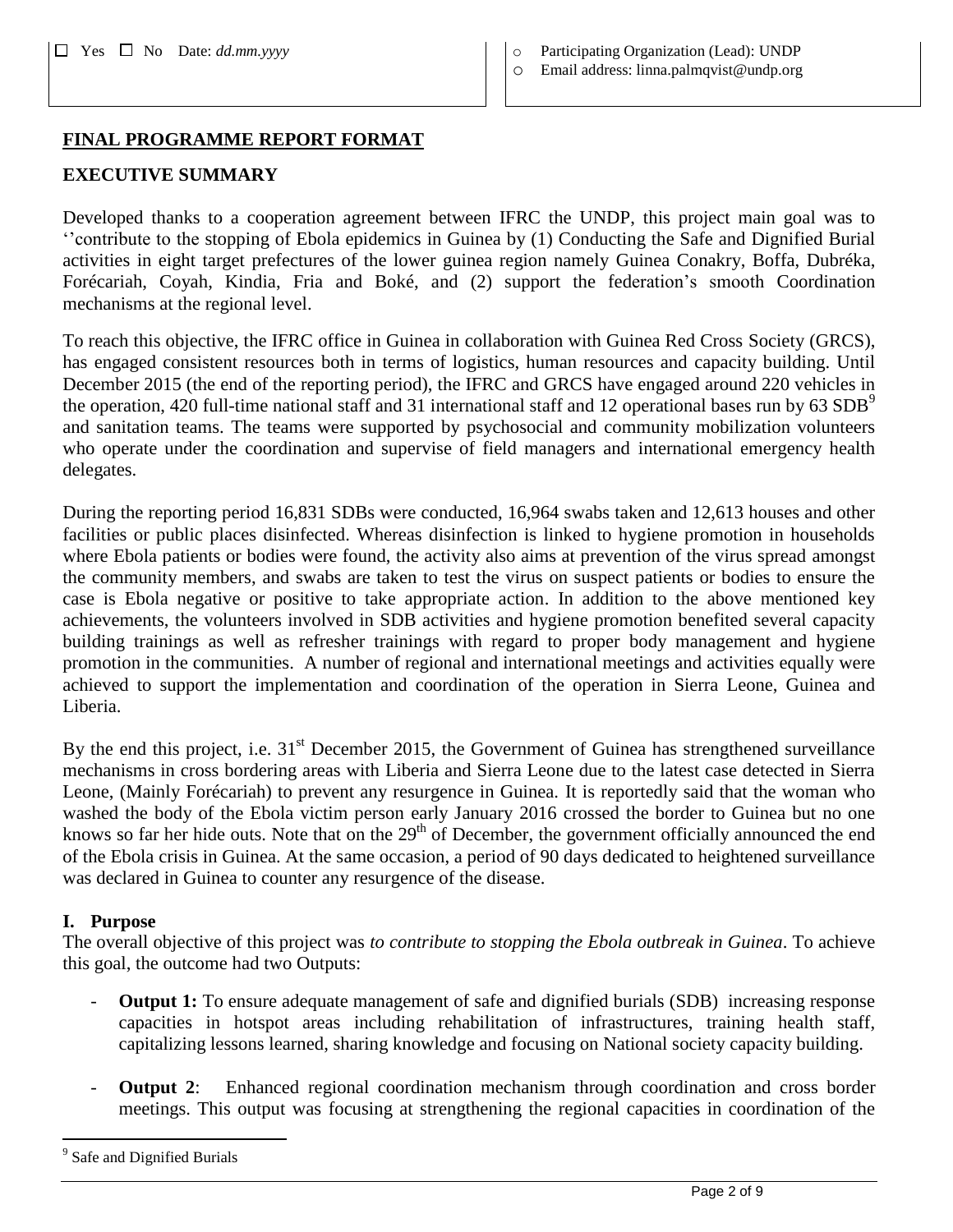implementation of activities in the three countries affected by the Ebola epidemics (Sierra Leone, Guinea and Liberia) whereby a number of coordination meetings and regional activities were successfully conducted.

## **II. Assessment of Programme Results**

## **i) Narrative reporting on results:**

During this six month period, GRCS has been able to conduct all community related SDB, disinfection and swabs in accordance with the WHO and Guinea Government strategy in the eight target prefectures. All in all, the following achievements can be highlighted

- 16,831 SDBs were conducted.
- 16,964 swabs taken
- and 12,613 houses and other facilities or public places disinfected.



*Graph1:The trend of SDBs Vs Swabs and Disinfection of houses and other places during the reporting period*

This achivement has been made possible thanks to the involvement and dynamism of the well trained and equipped 63 SDB teams dispatched in the target 8 prefectures of the lower Guinea as the following chart illustrates:



*Graph2: Distribution of SDB and hygienist teams per the implemtation areas* 10%

The effectiveness of the Red Cross mission during the implementation of this project was highly facilitated by the integration of community members into the SDB process through the ABC-Biosecurity approach. The ABC strategy consists of ensuring the participation of key community leaders (religious leaders, local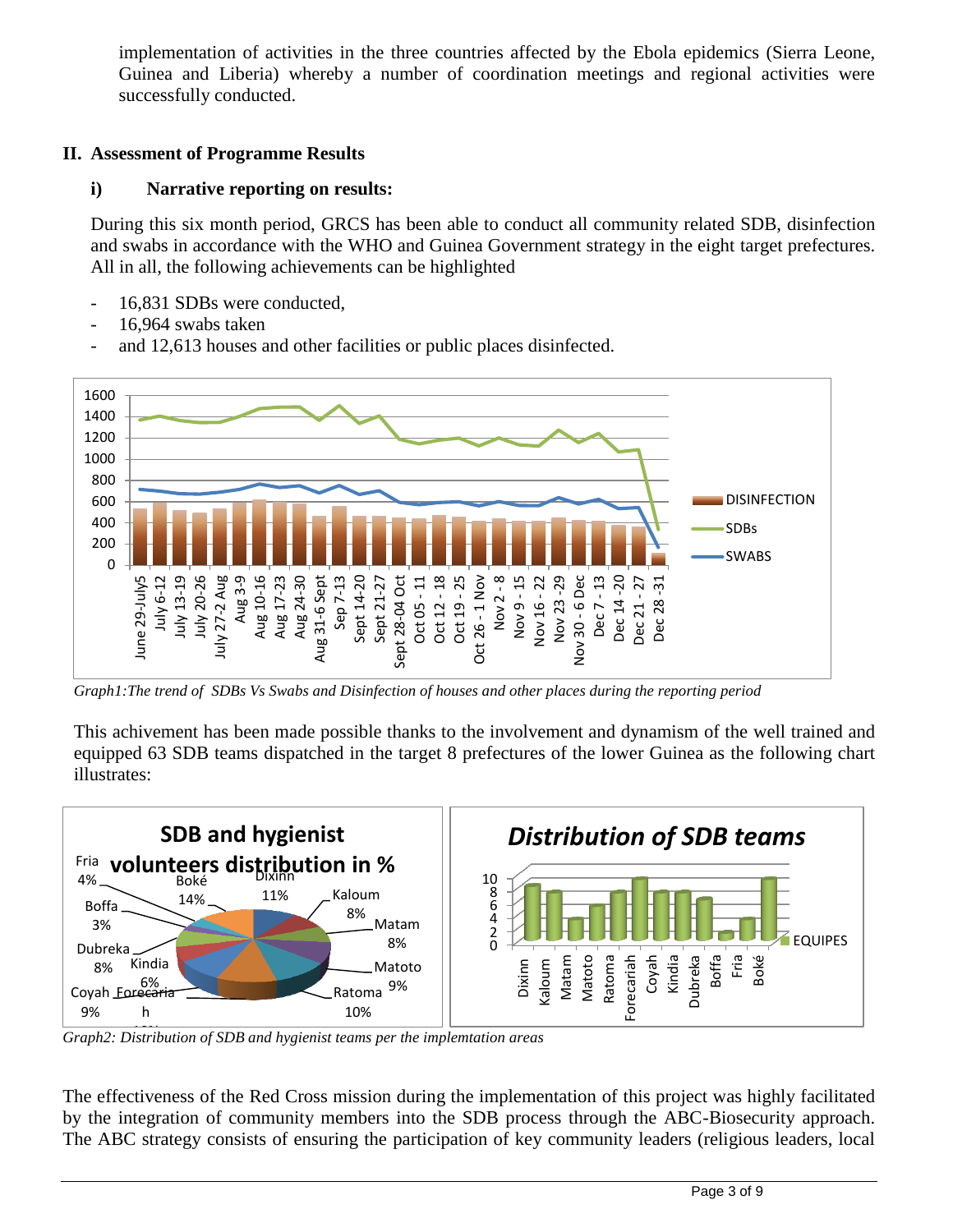representatives) and family members to the SDB process alongside with Red Cross volunteers. This way of doing reduced stigma to volunteers, enhanced trust and collaboration and boosted the efficiency of the functioning system.

Find below summary of the main training activities done during the period reported contributing to the Output 1.1 "Stop Ebola":

|                                                      | <b>Location</b>                                                          | <b>Training</b>                                                                                                                                                                                      | <b>Number of</b><br>participants                                                                                          |
|------------------------------------------------------|--------------------------------------------------------------------------|------------------------------------------------------------------------------------------------------------------------------------------------------------------------------------------------------|---------------------------------------------------------------------------------------------------------------------------|
| 9 trainings/workshops<br>and refreshing<br>sessions. | Conakry, Boffa,<br>Dubréka, Forécariah,<br>Kindia, Boké, Fria,           | 6 refresher SDB<br>trainings were<br>successfully organized                                                                                                                                          | 536 volunteers have<br>benefited SDB<br>refresher trainings                                                               |
|                                                      | Coyah, Boke<br>(crossborder area<br>between Guinea and<br>Guinea Bissau) | - 1 additional refresher<br>SDB training was<br>conducted in Coyah,<br>- 1crossborder learning<br>experience was<br>conducted in Boke in<br>collaboration with<br>the Guinean Red<br>Cross in Bissau | - 40 volunteers<br>attended the refresher<br>training on Hygiene<br>promotion and the<br>correct use of SDB<br>equipment. |
|                                                      | Conakry and<br>Forecariah                                                | 1 refresher SDB<br>session<br>on the use of the Ebola<br>Rapid Test kit<br>(OraQuick):                                                                                                               |                                                                                                                           |

## **Summary of the activities implemented during the reporting period:**

Find below a summary of the main activities done during the period reported to enhance Ebola coordination mechanism (Output 1.2):

# **Summary Output 1.2.:**

| <b>Activity</b>                  | When              | <b>Venue</b> | <b>Responsible</b>                                        | <b>Purpose of the activity</b>                                                                      |
|----------------------------------|-------------------|--------------|-----------------------------------------------------------|-----------------------------------------------------------------------------------------------------|
|                                  |                   |              | person                                                    |                                                                                                     |
| Cross-border planning<br>meeting | September<br>2015 | Dakar        | Head of EVD<br>coordination<br>Deputy EVD<br>coordination | Ensure good integrated<br>approaches and cross<br>order activities<br>considered in the<br>planning |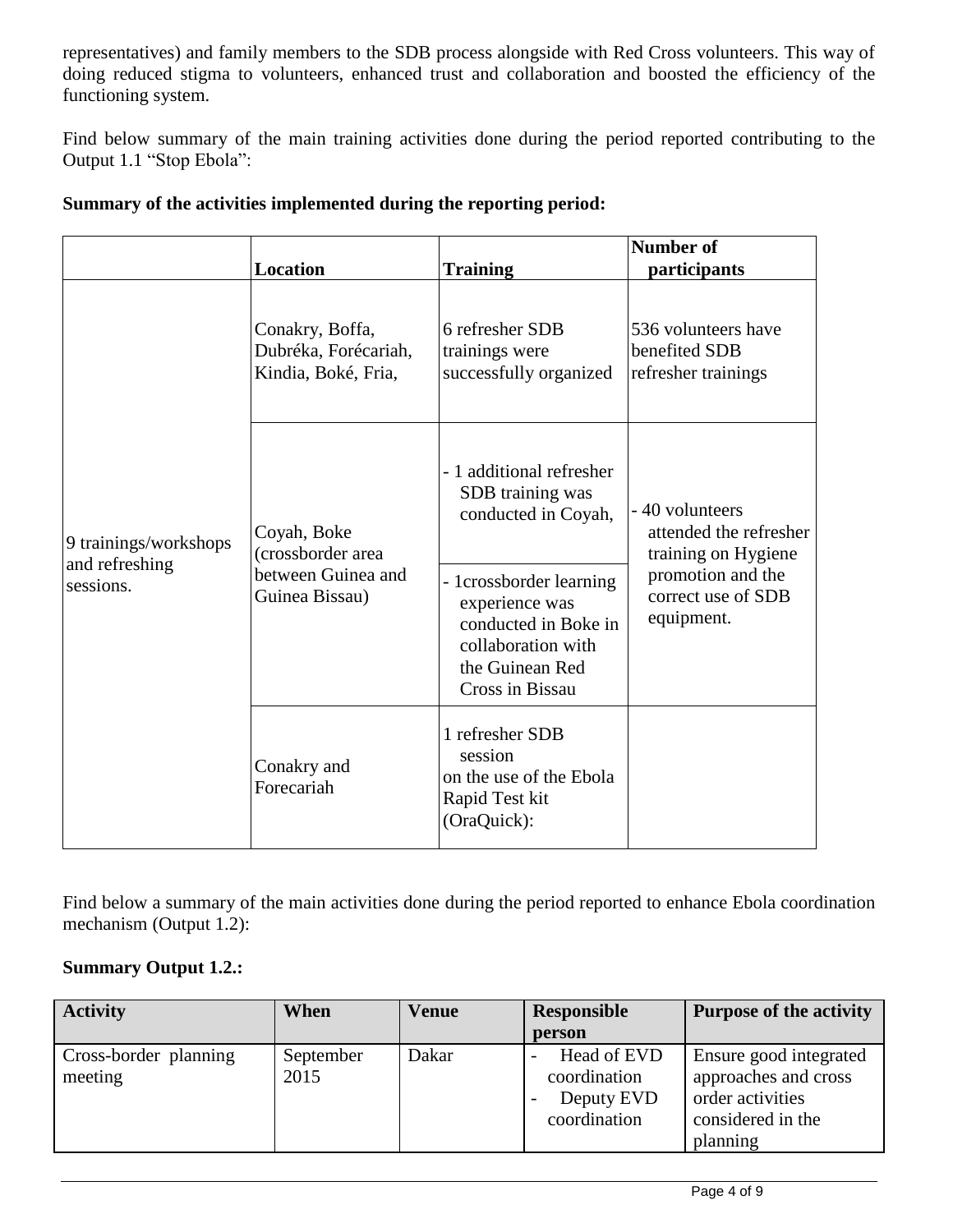| Crossborder and inter<br>country<br>workhsop (Liberia, Sierra<br>Leone, Guinea) held in SL<br>to discuss the regional<br>community event based<br>surveillance strategy.                                          | October, 7-9,<br>2015 | Sierra Leone | Focal points<br>for each point<br>for each county,<br>plus the Deputy<br><b>Regional EVD</b><br>ops manager | Discuss the component<br>of the regional strategy<br>and contribute to the<br>first draft                                                                                                                                   |
|-------------------------------------------------------------------------------------------------------------------------------------------------------------------------------------------------------------------|-----------------------|--------------|-------------------------------------------------------------------------------------------------------------|-----------------------------------------------------------------------------------------------------------------------------------------------------------------------------------------------------------------------------|
| Attend a meeting<br>organized by the WHO<br>with its partners on EVD.<br>The IFRC took the<br>opportunity to present the<br>role of the volunteers'<br>network on the<br>Community based<br>surveillance approach | 5-6, October<br>2015  | Liberia      | Deputy<br><b>Regional EVD</b><br>ops manager                                                                | Clarify the role of<br>$\overline{a}$<br>the Red Cross on the<br>surveillance strategy-<br>phase III<br>IFRC contributed to<br>finalizing the strategy<br>and clarify her role                                              |
| <b>Regional Meeting</b>                                                                                                                                                                                           | October 2015          | Nairobi      | Head of EVD<br>coordination<br>Deputy EVD<br>coordination                                                   | To present the EVD<br>operation planning for<br>2016 to be integrated in<br><b>IFRC</b> Africa plan                                                                                                                         |
| <b>OSIWA</b> lesson learnt<br>meeting                                                                                                                                                                             | October 2015          | Seychelles   | Deputy EVD<br>coordination                                                                                  | Present lesson learnt<br>from 3 affected<br>countries                                                                                                                                                                       |
| Technical support to<br>crossborder activities in<br>Sierra Leone                                                                                                                                                 | 14 Oct. 2015          | Freetown     | Deputy<br><b>Regional EVD</b><br>ops manager                                                                | Harmonize BenCom<br>tools and approaches as<br>part of the crossborder<br>strategy                                                                                                                                          |
| PSS lessons learning<br>workshop                                                                                                                                                                                  | 9-10 Dec              | Dakar        | Deputy Deputy<br><b>Regional EVD</b><br>ops manager                                                         | Draw lesson learnt<br>$\overline{a}$<br>from Ebola operation<br>in the area of PSS,<br>make recommendation<br>on how to integrate<br>more systematically<br>PSS in future similar<br>epidemics (refer to<br>attached study) |
| Community and health<br>promotion assessment                                                                                                                                                                      | 14-20 Dec             | Sierra Leone | Deputy Deputy<br>Regional EVD ops                                                                           | - Understand<br>community<br>engagement drivers<br>vis-à-vis health<br>messaging or the<br>reasons of resistance<br>in order to build<br>community<br>engagement for future<br>epidemics                                    |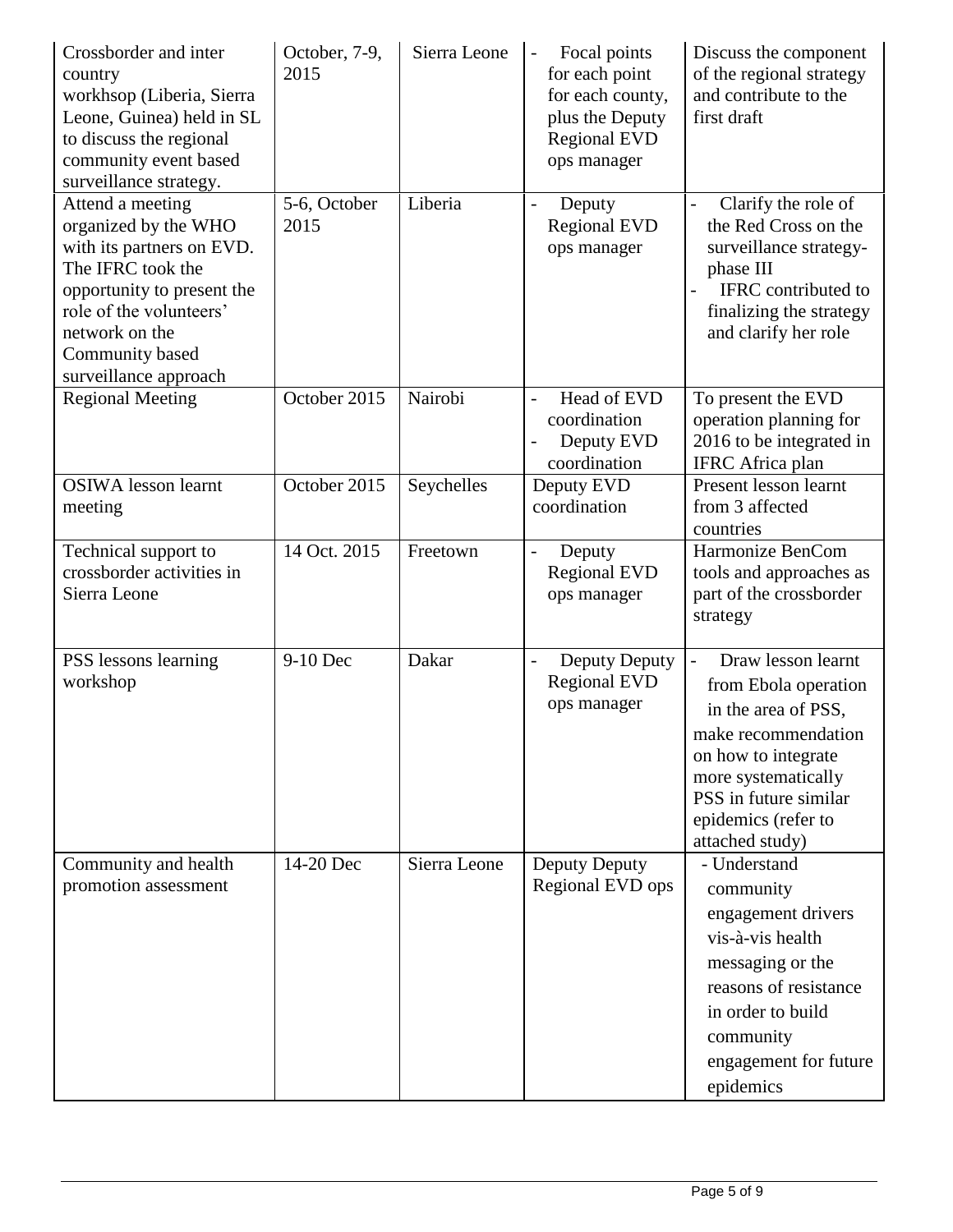Using the **Programme Results Framework from the Project Document / AWPs** - provide details of the achievement of indicators at both the output and outcome level in the table below. Where it has not been possible to collect data on indicators, clear explanation should be given explaining why.

|                                                       | <b>Achieved Indicator Targets</b>   | <b>Reasons for Variance with Planned</b> | <b>Source of Verification</b>  |
|-------------------------------------------------------|-------------------------------------|------------------------------------------|--------------------------------|
|                                                       |                                     | Target (if any)                          |                                |
| % of unsafe burial within reported                    | 16,831 SDBs conducted (i-e, 646,46) | 0,47% (or equivalent of 3 deaths per     | <b>IFRC/Guinea RC</b> databank |
| community death in Conakry, Boffa,                    | SDBs/week. This represents 99,53%   | week) could not be handled by the        | and weekly reports.            |
| Dubréka, Forécariah, Coyah, Kindia,                   | of notified community deaths.       | Red Cross SDB teams following the        |                                |
| Boké, Fria                                            |                                     | community's refusal.                     |                                |
| <b>Outcome <math>1^{10}</math></b> Stop the Outbreak. | The Epidemic is stopped             | N/A                                      | WHO SitReps,                   |
| <b>Indicator:</b>                                     |                                     |                                          | Guinea government health       |
| <b>Baseline:</b>                                      |                                     |                                          | report                         |
| <b>Planned Target:</b>                                |                                     |                                          |                                |
| <b>Output 1.1:</b> To ensure adequate                 | 63 SDB equipped, trained and        | No variance to be reported               | <b>IFRC</b> monthly operation  |
| managing of safe and dignified burials                | operational teams,                  |                                          | reports,                       |
| (SDB) increasing response capacities in               | 12 operational bases run by         |                                          | Guinea RC field                |
| hotspot areas including rehabilitation of             | Guinea RC and IFRC (5 in            |                                          | supervisors' reports           |
| infrastructures, training health staff,               | Conakry and 7 in the field)         |                                          |                                |
| capitalizing lessons learned, sharing                 |                                     |                                          | <b>IFRC</b> monthly operation  |
| knowledge and focusing on National                    | 8 prefectures of the lower cost of  | No variance to be reported               | reports,                       |
| society capacity building.                            | Guinea with 63 SDB operational      |                                          | Guinea RC field                |
|                                                       | teams: Forécariah (9), Coyah (7),   |                                          | supervisors' reports           |
| <b>Indicator 1.1.1:</b> # of district with trained    | Kindia (7), Dubreka (5), Fria (3),  |                                          |                                |
| SDB teams                                             | Boké (8), Boffa (2), Conakry (22)   |                                          |                                |
| <b>Baseline:</b> 8 prefectures of the lower cost      |                                     |                                          |                                |
| of Guinea                                             |                                     |                                          |                                |
| Planned Target: 8 prefectures of the                  |                                     |                                          |                                |
| lower cost of Guinea                                  |                                     | No variance to be reported               | <b>IFRC</b> monthly operation  |
|                                                       | 63 SDB teams equipped               |                                          | reports,                       |
| <b>Indicator 1.1.2:</b> # of districts with           | with PPE (Personal Protection       |                                          | Guinea RC field                |
| properly equipped SDB teams.                          | Equipment),                         |                                          | supervisors' reports           |
| <b>Baseline:</b> 8 prefectures of the lower cost      | 12 operational bases                |                                          | Logistics invoice and          |
| of Guinea                                             | provided with necessary material    |                                          | procurement copies             |

<sup>&</sup>lt;sup>10</sup> Note: Outcomes, outputs, indicators and targets should be **as outlines in the Project Document** so that you report on your **actual achievements against planned targets**. Add rows as required for Outcome 2, 3 etc.

 $\overline{a}$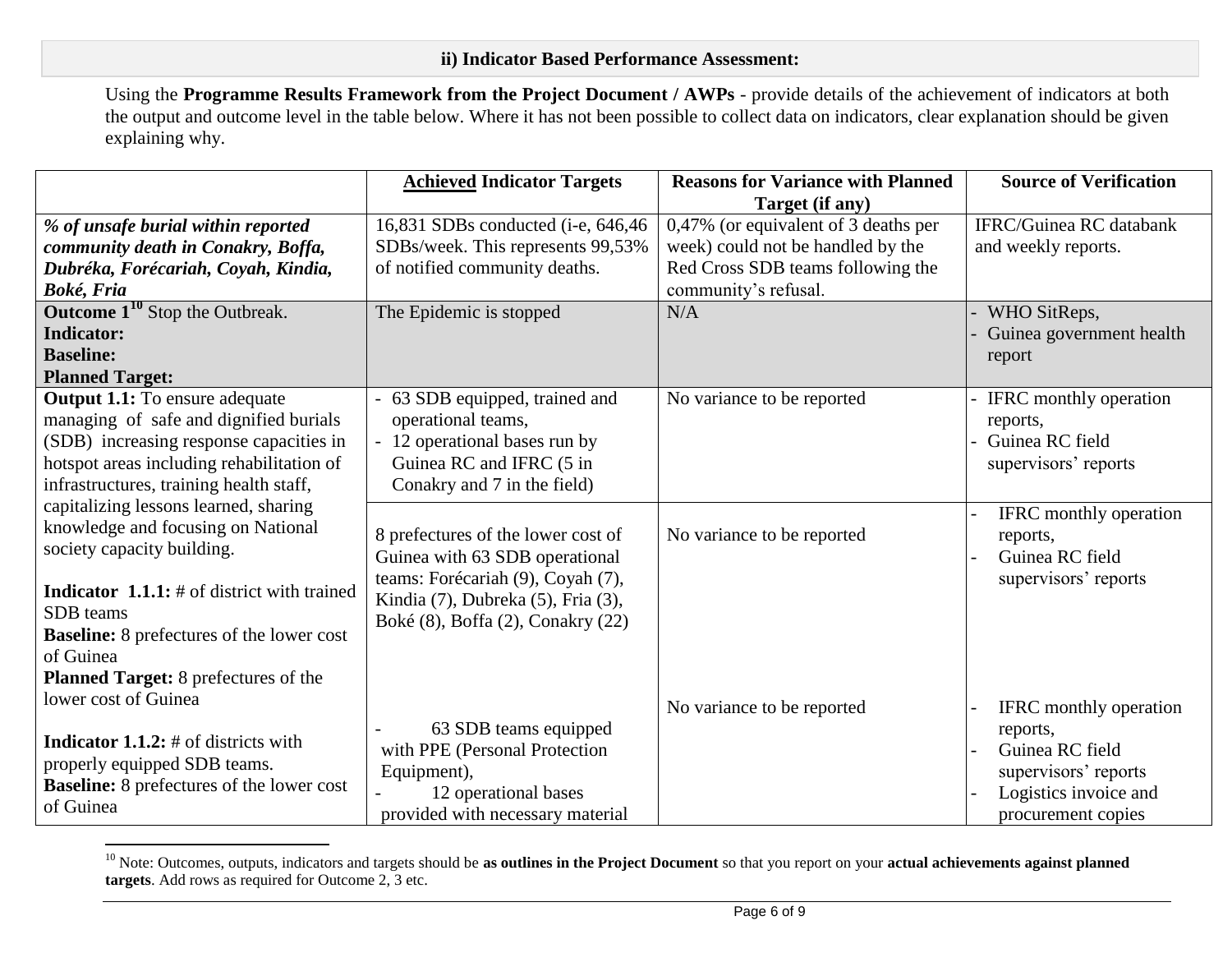| <b>Planned Target: 8 prefectures</b><br><b>Indicator 1.1.3:</b> # of trainings/workshops<br>and refreshing | and equipment: water supply<br>equipment, fuel for incinerator,<br>wheelbarrows, spades, water tanks<br>- At least 9 workshops or refresher | No variance to be reported<br>18 trainings were indicated as a target<br>into the original proposal. SDB | IFRC workshop reports,<br>Photo files, |
|------------------------------------------------------------------------------------------------------------|---------------------------------------------------------------------------------------------------------------------------------------------|----------------------------------------------------------------------------------------------------------|----------------------------------------|
| <b>Baseline:</b> 8 prefectures of the lower cost<br>of Guinea                                              | workshops run at the local level                                                                                                            | volunteers were grouped by<br>geographical area to do training                                           | List of participants,                  |
| <b>Planned Target: 18 trainings</b>                                                                        |                                                                                                                                             | activities. As a consequence, the                                                                        |                                        |
|                                                                                                            |                                                                                                                                             | number of trainings was less than                                                                        |                                        |
|                                                                                                            |                                                                                                                                             | initially planned.                                                                                       |                                        |
|                                                                                                            |                                                                                                                                             |                                                                                                          |                                        |
| <b>Output 1.2: Enhanced Regional</b>                                                                       | At least 8 regional/international                                                                                                           | Phase III Ebola response lead to                                                                         | IFRC workshop reports,                 |
| coordination mechanism through                                                                             | meetings or activities held or                                                                                                              | strengthen coordination mechanisms                                                                       | Copy of invitation letters,            |
| coordination and Cross border meetings                                                                     | attended to: In Dakar, Nairobi,                                                                                                             | with local partners and stakeholders to                                                                  | List of participants,                  |
|                                                                                                            | Victoria (Seychelles), Conakry,                                                                                                             | coordinate last efforts to get Ebola to                                                                  |                                        |
|                                                                                                            | Monrovia and Freetown <sup>11</sup>                                                                                                         | zero cases. IFRC focus on strengthen                                                                     |                                        |
| <b>Indicator 1.2.1 :</b> No initial indicator had                                                          |                                                                                                                                             | border components of the<br>cross<br>response and community engagement                                   |                                        |
| been calculated here                                                                                       |                                                                                                                                             | throughout the affected countries.                                                                       |                                        |
| <b>Baseline:</b> No baseline had been for this                                                             |                                                                                                                                             |                                                                                                          |                                        |
| Output                                                                                                     |                                                                                                                                             |                                                                                                          |                                        |
| <b>Planned Target:</b> 2 workshops initially                                                               |                                                                                                                                             |                                                                                                          |                                        |
| planned                                                                                                    |                                                                                                                                             |                                                                                                          |                                        |

 $\overline{a}$ 

<sup>&</sup>lt;sup>11</sup> Meeting in Nairobi: Attended by the head of EVD regional coordinator, the purpose of this meeting was to present the 2016 EVD operation Plan of Action and ensure its integration into the global IFRC Africa plan.

<sup>-</sup>Meeting in Seychelles: Attended by the deputy head of EVD regional coordinator, the purpose of this meeting was to present and discuss lessons learnt from the 3 affected countries. The purpose of the second meeting in Seychelles was to Integrate African Red Cross National Societies into the future regional response mechanisms for similar epidemics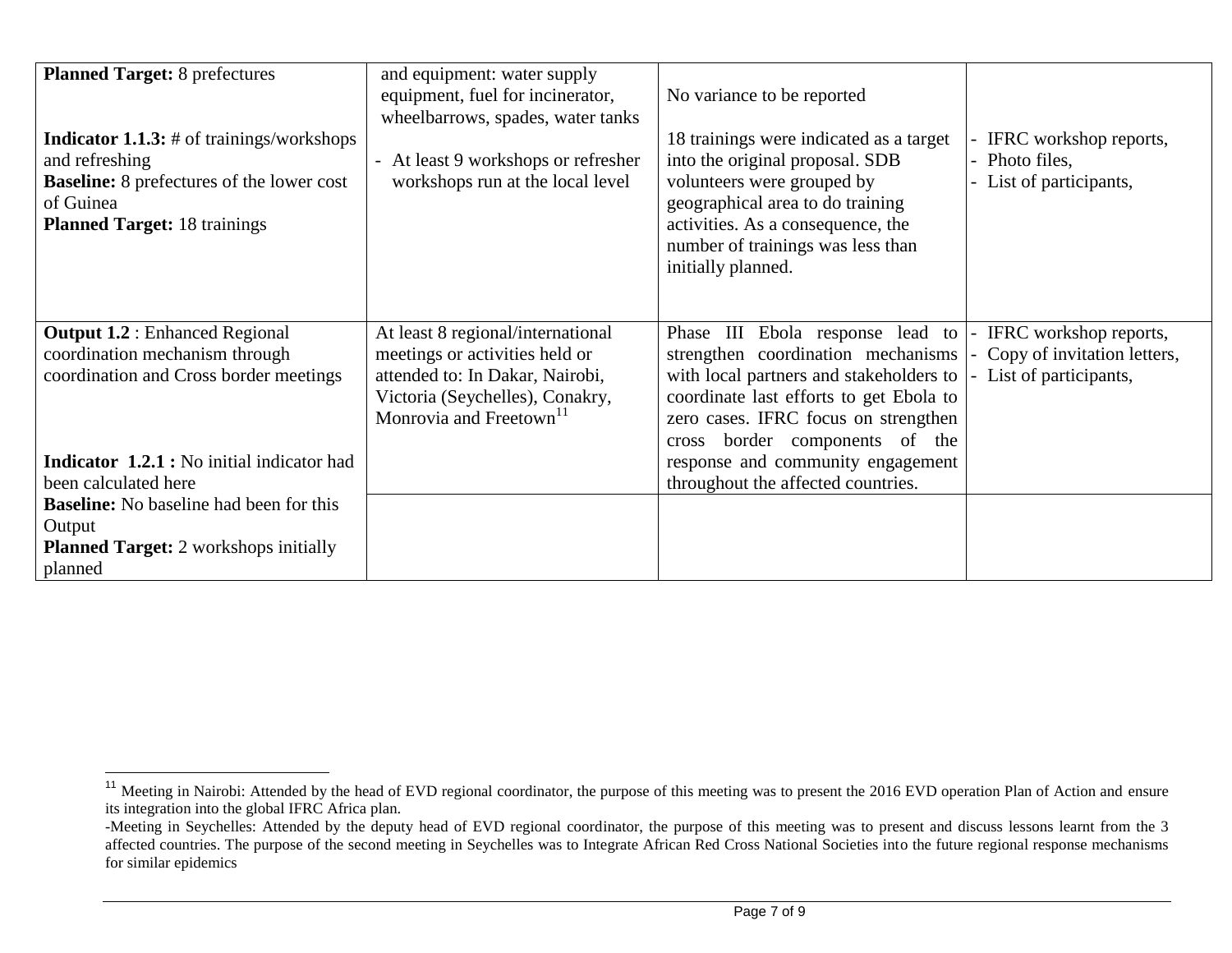## **iii) Evaluation, Best Practices and Lessons Learned**

Due to the short implementation period (6 months), there is no formal evaluation that had been planned for the project. However, a technical visit was achieved by the operations manager the end of the project phase (4- 5 February 2016), and the following findings could highlighted:

- o The project has had a very high implementation rate and has achieved project objectives in a timely manner.
- o Conducting SDB for all community deaths had been a crucial component in managing the Ebola virus disease and had made a significant contribution to stopping the virus spread in Guinea.
- o A preliminary audit was done by UNDP before starting the project to assessing financial procedures and systems according to the international standards. Regarding this we remind that the financial proceedings of the International Federation of Red Cross are recognized by implementing partners as they are in accordance with the international humanitarian standards
- o A final independent audit has been going on and the report will be shared aby concerned parties

All in all, the project implementation has been going on as planned and no changes, variances or major constraints were encountered.

# **iv) A Specific Story (Optional)**

 $N/A$ 

## **Problem / Challenge faced:**

- Community's resistance to collaborate with the SDB team due to erroneous beliefs that humanitarian workers are the ones responsible to propagate Ebola or that simply Ebola does not exist
- Red Cross volunteers facing stigmatization in the community

#### **Programme Interventions:**

- There has been an intensification of sensitization through Radio campaign and community awareness session to achieve behaviour change from reluctant communities (hand washing practices, psychosocial support to those affected)
- The approach consisting of ensuring the participation of key community members improved the acceptability of the Red Cross work

#### **Result (if applicable):**

The Ebola crisis has been stopped and the country declared Ebola free by  $29<sup>th</sup>$  of December 2015 partly thanks to the determination and engagement of volunteers in SDB

#### **Lessons Learned:**

- From Ebola emergency, Red Cross volunteers acquired a tremendous experience which will help them to respond to other emergencies with enough skills and competencies
- The approach consisting of ensuring the participation of key community members to the SDB process improved the acceptability and efficiency of the Red Cross work